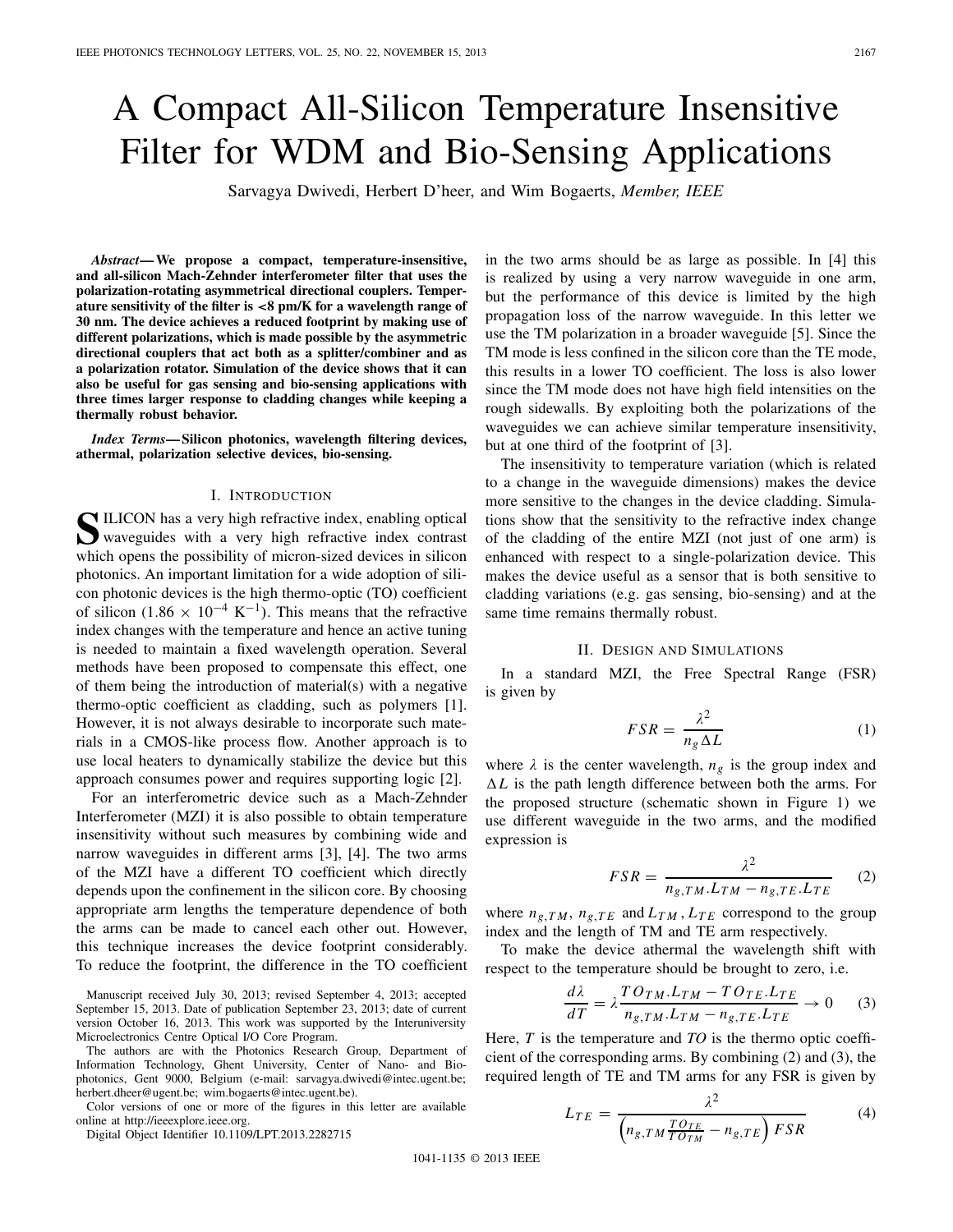

Fig. 1. Schematic of the proposed temperature insensitive filter with TM and TE mode profile.

$$
L_{TM} = \frac{\lambda^2}{(n_{g,TM} - n_{g,TE}\frac{TO_{TM}}{TO_{TE}})FSR}
$$
 (5)

The proposed device shown in Figure 1, requires a polarization rotation in one of the arms of the MZI. To accomplish this, we include a customized directional coupler which acts as an integrated splitter polarization-rotator (SPR) which splits the light into two parts and rotates the polarization in one arm. The concept is based on [6] and consists of an asymmetrical directional coupler conditioned for phase a matching between the TE and the TM polarization. The SPR is designed for equal power splitting of the input light in two arms of the MZI filter and then similarly combining the light at the output.

Figure 2(a) shows the variation of the effective refractive index  $(n<sub>eff</sub>)$  with the width of a SOI photonic wire for both the TE and TM mode. The arrow shows the phase matching condition,  $n_{\text{eff}}$ ,  $T_{\text{E}} = n_{\text{eff}}$ ,  $T_{\text{M}}$  at a simulated TE width of 320 nm and TM width of 600 nm. Figure 2(b) shows the simulation of the mode power coupling between the fundamental TE and the fundamental TM mode at the input and output respectively. The optimal coupler length (Lc) for an equal power splitting between the fundamental TE and fundamental TM mode is found to be around 10  $\mu$ m. Figure 2(c) shows the full wave simulation of the SPR for the mentioned widths and length Lc. The gap is set as 200 nm. In principle, the SPR length can be reduced by decreasing the gap to 100 nm but this makes the device less tolerant. The compactness of the MZI athermal filter depends upon the difference in the TO coefficients of the arms. Figure 3 shows the simulated TO coefficient of the TE and TM mode of a SOI waveguide as a function of waveguide width. If the waveguides with the same polarization, but with different widths (i.e. different TO coefficients) are combined, as mentioned in [3], [4], the device either suffers from a large footprint penalty (due to the small difference in TO coefficients between the two arms of the device), or from a high insertion loss (high propagation loss in narrow waveguides).

Our solution makes this trade-off easier by using different polarizations in the two arms. TE and TM have a large difference between their TO coefficients and thus a small footprint device is possible. The wider waveguides ensure low-loss and more tolerant behavior to fabrication variations. Fig. 3 shows that a much larger difference than previously reported results [3], [4] in the TO coefficient can be achieved by using two polarizations, even when using waveguides of



Fig. 2. (a)  $n_{eff}$  variation with waveguide width of a SOI waveguide with air cladding (inset) showing a phase matching condition. (b) Mode beating from one mode to another as a function of coupling length and (c) intensity profile for the calculated cross coupling length from the input TE mode to the output TM mode. All simulations are performed at a wavelength of 1.55  $\mu$ m.



Fig. 3. Simulated thermo-optic coefficients of TE and TM modes of SOI waveguide as a function of core width at a wavelength of 1.55  $\mu$ m.

the same width. For the experimental device, the width of both arms were chosen to be 600 nm with  $n_{g,TE} = 4.02$  and  $n_{\rm g, TM} = 3.73$  at 1.55  $\mu$ m. Note that an even larger difference is possible by using both polarizations at different widths.

### III. FABRICATION

The device was fabricated in the imec 200 mm CMOS pilot line, using silicon-on-insulator wafers with 220 nm of silicon and 2  $\mu$ m of buried oxide. The fabricated device and one of the asymmetrical directional couplers which is fabricated separately are shown in Figure 4(a) and 4(b), respectively.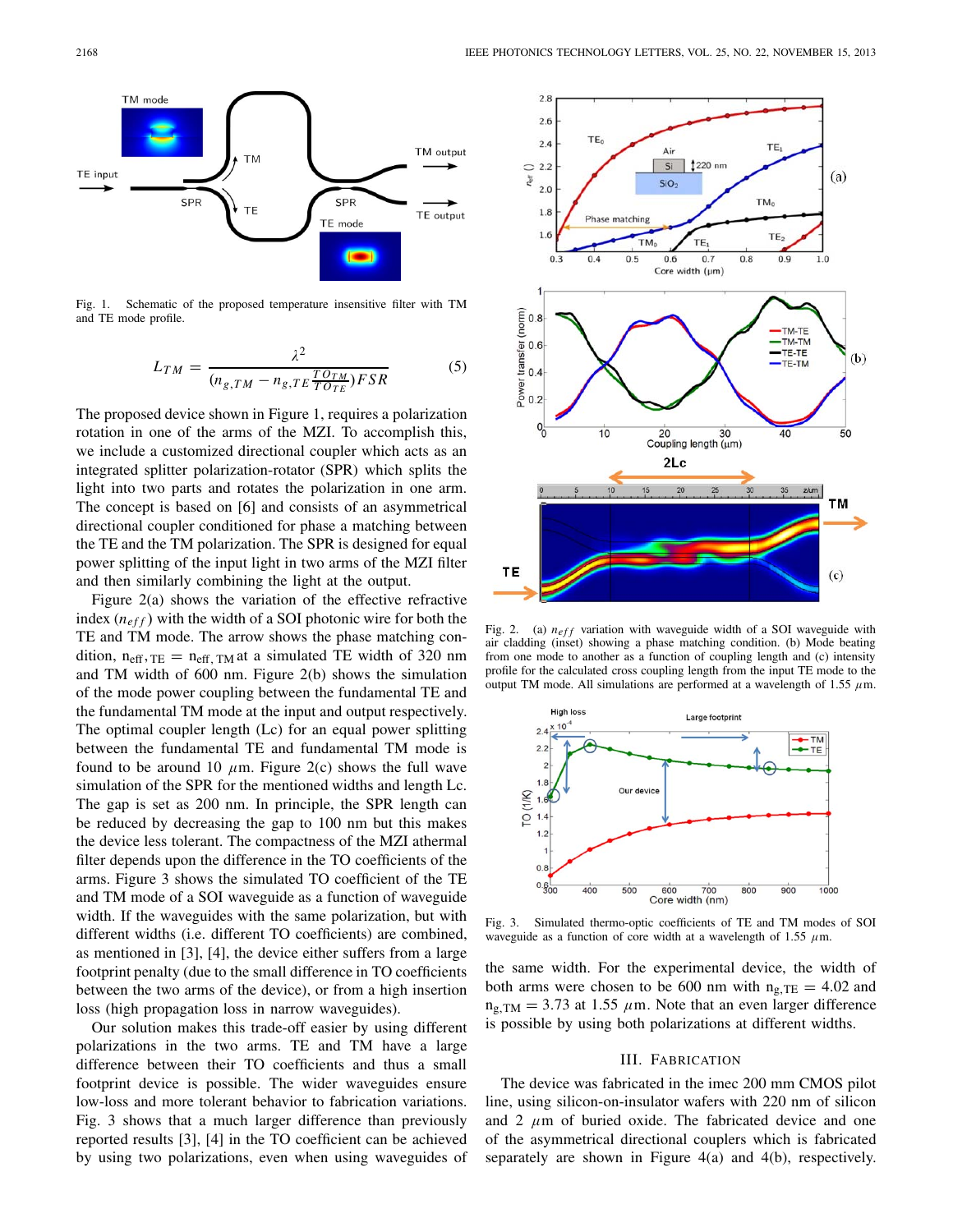

Fig. 4. (a) SEM image of fabricated athermal MZI filter with zoomed in SPR and waveguide tapering and (b) SPR test structure.

The input TE-polarized light passes through the SPR that splits and converts half of the power into TM polarization. The TM light goes to the upper arm, while the remaining half of the input power remains in the lower arm as TE polarized light. Finally, both polarizations combine at the MZI output using a similar SPR as a combiner. The device also includes adiabatic tapers before and after the SPR section. The need for an adiabatic taper is to prevent coupling between the fundamental mode and the higher order modes. Compact curved grating couplers [7] designed for the C-band operation, are added to couple light in and out of the device. Depending on the arm, a coupler for either the TE or the TM polarization is used. The length of designed TM arm is (213.25  $\mu$ m) longer than TE arm (139.25  $\mu$ m) due to the lower TO coefficient of TM mode (see equation 4.1-4.2). The fabricated length of the SPR is 10  $\mu$ m and the gap is 190 nm. The width of the SPR waveguides is 560 nm and 310 nm respectively, as measured from a FIB cross section image. The fabricated width of both the upper TM arm and lower TE arm is 560 nm. Adiabatic tapers are shown in the inset of Figure 4(a). Since the upper arm guides the TM mode, larger bends with a radius of 25  $\mu$ m are used in the design for lower radiation loss. We also incorporated separate test structures for the SPR with a sweep of the coupling length and widths.

### IV. MEASUREMENTS

For the measurements we placed the fabricated chip on a thermally controlled chuck with a resistive heater and temperature sensor. The designed, measured and simulated results of the device transmission and the associated thermal drift during the wavelength sweep are shown in Figure 5. The device was designed to be athermal at central wavelength of 1540 nm as shown in figure 5(a). The simulations of the designed device were performed with our in-house circuit simulator Caphe [8]. Waveguide tapering is also included in the simulation, taking



Fig. 5. (a) Transmission of designed device to be a-thermal at center wavelength of 1540 nm, (b) simulated transmission of fabricated device, after taking cross section, and (c) measured transmission of fabricated device at three different temperatures. (d) Thermal sensitivity of (a), (b) and (c), the a-thermal region shifted by 20 nm due to fabrication variations.

into account the changes in the mode confinement and the TO coefficient. The measured thermal sensitivity of the device is less than 8 pm/K over 30 nm of wavelength range and is shown in Figure 5(c). This matches well with the simulations of the device with the actual (fabricated) geometry, as obtained from the cross section. These simulations are shown in Figure 5(b). We see that, because of the change in the dimensions, the athermal region of the device shifts from 1540 nm to 1515 nm. Figure 5(d) shows the thermal sensitivity of the device for the original design, the fabricated design, and the post-fabricated simulation based on the cross section data. The FSR of the device changes from 9.5 nm at the lower wavelengths to 13.5 nm at the longer wavelengths. This is due to the large wavelength dependence of the group index of the TM mode. It is also found that the TO coefficients are strongly wavelength dependent and therefore the device spectrum is red shifted with the increasing temperature for the wavelengths lower than the athermal point, while at longer wavelengths the spectrum is blue shifted. The TO coefficients for the TE and the TM mode of the designed and measured waveguide widths are shown in Figure 6.

We also characterized the SPR separately. The transmission spectrum of the SPR for cross coupling is shown in Figure 7 for different with varying coupling lengths. It shows that the coupling length of 10  $\mu$ m is closest to the desired 3 dB of power transfer from the input to the TM mode in the other arm. The variation of 1  $\mu$ m from this length shows a 0.5 dB variation in transmission in the lower wavelength side of the spectrum. The coupler design is sufficiently tolerant such that a width variation of couple of nanometers in fabrication will not have a detrimental impact. The good splitting ratio also